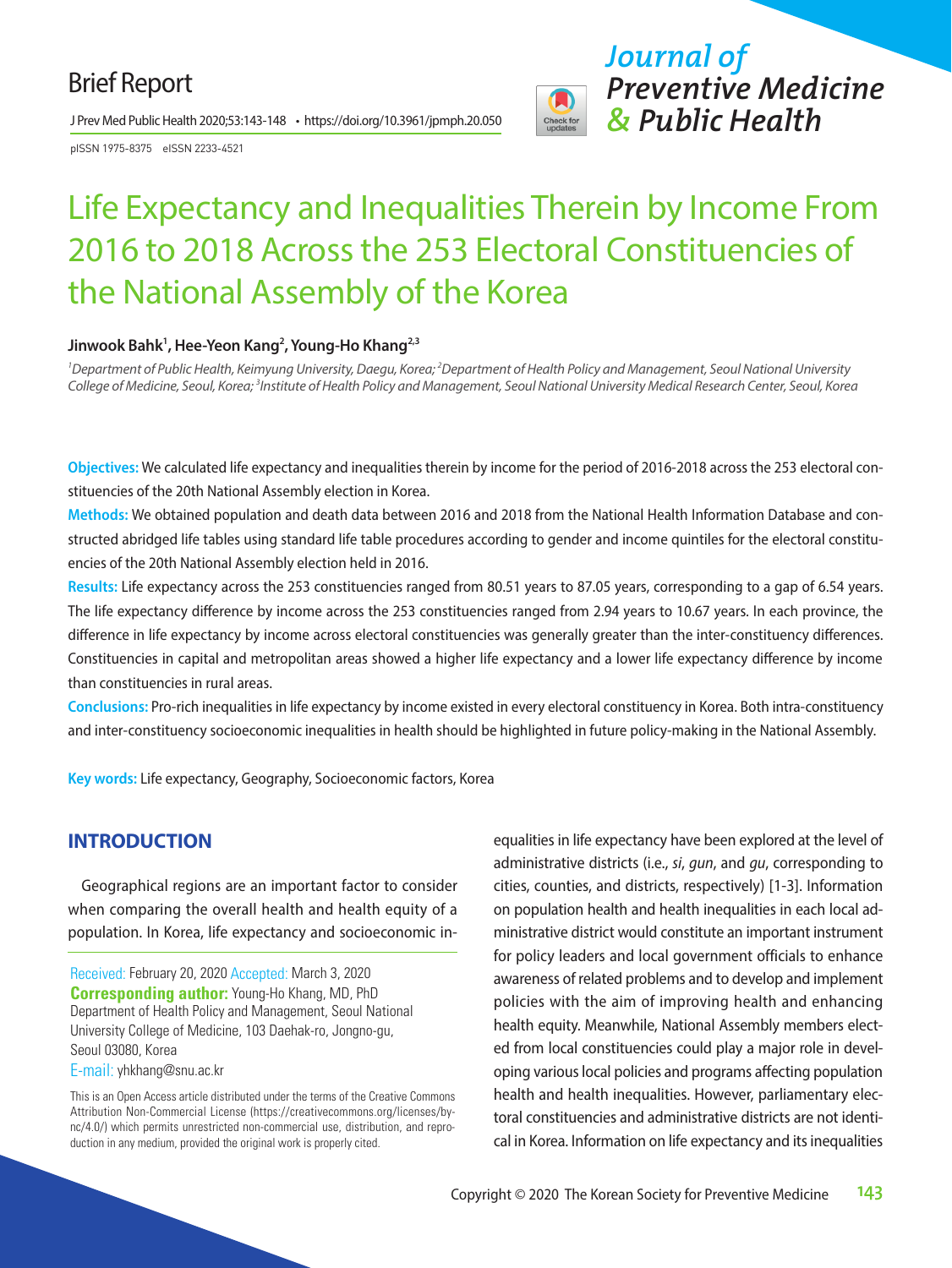in each local administrative district may not be relevant to National Assembly members or candidates in an election. In other words, calculations of life expectancy according to administrative districts are relevant for the health of people living within that administrative jurisdiction, while calculations of life expectancy at the level of electoral constituencies are relevant for the health status of the communities that elect specific political representatives. Life expectancy and inequalities in life expectancy by income across electoral constituencies could therefore be very important information, both to voters and to National Assembly members and candidates, especially ahead of a general election. In this study, we report life expectancy and inequalities in life expectancy by income for the period of 2016-2018 across the 253 electoral constituencies of the 20th National Assembly election held in 2016.

### **METHODS**

We used population and death data between 2016 and 2018 from the National Health Information Database (NHID) provided by the National Health Insurance Service [4]. The NHID data cover the entire population of Korea, including National Health Insurance beneficiaries and Medical Aid recipients, except for foreigners. The NHID data have been reported to be comparable to data from Statistics Korea for calculating mortality at the national, provincial, and district levels [5]. Using the NHID data, inequalities in life expectancy by income have been explored in prior Korean studies [2,3,6].

For this study, aggregate population and death data without personal identification numbers according to gender, age (0, 1-4, 5-9, 10-14, …, 80-84, and 85+), and income quintiles according to the electoral constituencies of the 2016 National Assembly election were obtained from the NHID. An electoral constituency is a district that elects a member of the National Assembly. Supplemental Material 1 presents the number of the population and the number of deaths by gender between 2016 and 2018 in each of the electoral constituencies. We used National Health Insurance premiums as a proxy for income, as has been done in previous research [3,6-9]. We calculated age group-specific equivalized income, taking household size into account, and categorized equivalized income into quintiles at the nearest quintile points within each electoral constituency. Thus, the income quintiles for each electoral constituency were calculated based on the income distribution in each constituency, rather than the income distribution of the Korean total

#### Journal of **Preventive Medicine** & Public Health

population. Using the numbers of population and deaths by gender and age groups, we constructed abridged life tables using standard life table procedures according to income quintiles [10]. We employed the Kannisto-Thatcher method to expand the open-ended age interval 85+ to estimate the probability of dying for the 5-year age groups of 85-89, 90-94, ..., 120-124, and 125+ [11]. In Supplemental Material 2, we provide detailed information on life expectancy between 2016 and 2018 according to gender and income in the electoral constituencies of the 20th National Assembly election held in 2016 in Korea. In addition, we provide lists of the 20 constituencies with the lowest life expectancy and the 20 constituencies with the highest life expectancy differences between the lowest and highest income quintiles in Supplemental Materials 3 and 4.

#### **Ethics Statement**

This study was approved by the National Health Insurance Service of Korea (No. NHIS-2020-1-098) and the Seoul National University Hospital Institutional Review Board (IRB No. E-2002- 016-1098).

#### **RESULTS**

Table 1 presents the distribution of life expectancy and interquintile income differences in life expectancy (defined as the difference in life expectancy between the top and bottom income quintiles) according to gender across the 253 electoral constituencies. The mean and median values for life expectancy (for men and women combined) in the 253 electoral constituencies were 82.90 years and 82.71 years, respectively, which approximated the national life expectancy in 2017 reported by Statistics Korea (82.70 years). Life expectancy ranged from 80.51 years to 87.05 years across the electoral constituencies, corresponding to a life expectancy gap of 6.54 years. The life expectancy gap between the top and bottom electoral constituencies was greater in men (85.05 years minus 76.69 years= 8.36 years) than in women (89.33 years minus 83.52 years= 5.81 years). On average, the life expectancy difference between the top and bottom income quintiles was approximately 7.00 years (mean, 6.96; median, 6.95) across the 253 electoral constituencies. The constituency with the smallest difference in life expectancy between the top and bottom income quintiles had a 2.94-year gap, while the constituency with the greatest difference had a 10.67-year gap. The life expectancy gap by income was generally greater in men than in women. When we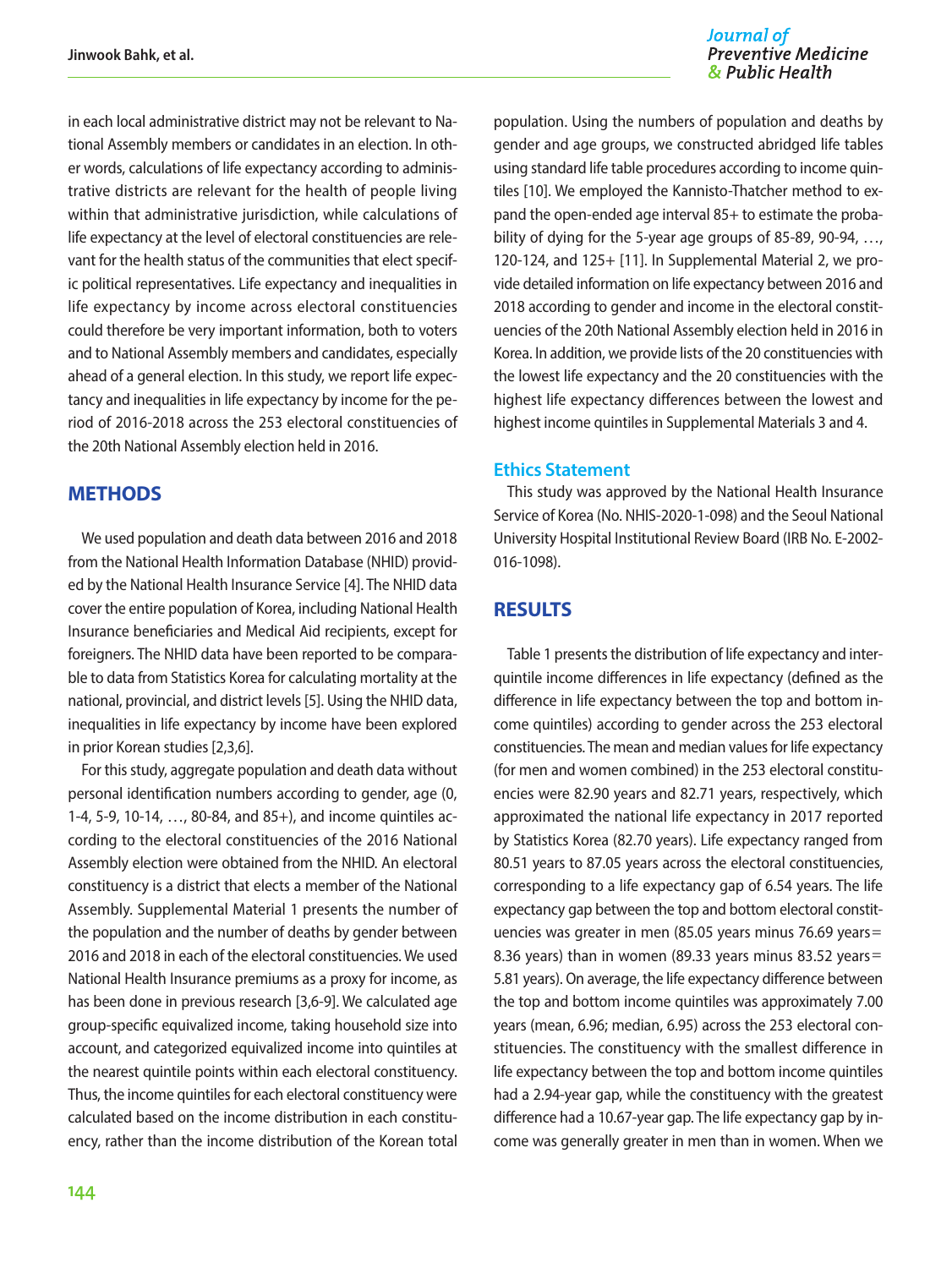**Gender Life expectancy by income Life expectancy Life expectancy Life expectancy Overall Q1 (lowest) Q2 Q3 Q4 Q5 (highest) difference (Q5-Q1)** Men and women combined Mean 82.90 78.61 82.97 83.83 84.41 85.58 6.96 Med 82.71 78.35 82.76 83.72 84.27 85.44 6.95 Max 87.05 84.75 87.07 89.44 88.19 91.07 10.67 Min 80.51 74.22 80.50 81.20 82.00 82.67 2.94 Men Mean 79.71 74.72 79.83 80.78 81.51 83.00 8.28 Med 79.43 74.39 79.57 80.61 81.33 82.67 8.46 Max 85.05 82.96 85.01 88.48 87.16 90.69 13.14 Min 76.69 68.85 76.48 77.09 78.34 79.59 3.52 Women Mean 85.73 82.71 85.91 86.52 86.80 87.71 5.00 Med 85.66 82.55 85.76 86.46 86.71 87.58 4.95 Max 89.33 87.30 90.64 90.96 91.50 96.67 11.03 Min 83.52 79.01 83.33 83.31 83.66 84.40 0.89

**Table 1.** Life expectancy distribution by gender and income (for the period of 2016-2018) across the 253 electoral constituencies of the 2016 National Assembly election

Med, median; Max, maximum; Min, minimum.

examined life expectancy and differences in life expectancy by income in each province, the life expectancy differences within each constituency by income were greater than those among constituencies (Supplemental Material 2 for more detailed information on each constituency in each province).

Figure 1 presents a visualization of the distribution of life expectancy (for the period of 2016-2018) across the 253 electoral constituencies. In general, overall life expectancy was high in the capital area (shown in blue), and non-capital rural areas showed a low life expectancy (shown in red). Figure 2 presents the life expectancy difference between the lowest and highest income quintiles (Q5-Q1) for each electoral constituency. The life expectancy difference by income in each constituency was calculated as the difference in life expectancy between the top and bottom income quintiles in that constituency. The distribution of income-based differences in life expectancy showed similar patterns to those displayed in Figure 1. In general, electoral constituencies with a lower life expectancy had larger life expectancy gaps by income. Supplemental Materials 5-21 show more detailed visualizations of the distributions of life expectancy and income-based differences in life expectancy by provincial areas, showing that the life expectancy differences by income across electoral constituencies in a province were generally greater than inter-constituency differences in life expectancy.



**Figure 1.** Life expectancy distribution (for the period of 2016- 2018) across the 253 electoral constituencies of the 2016 National Assembly election in Korea.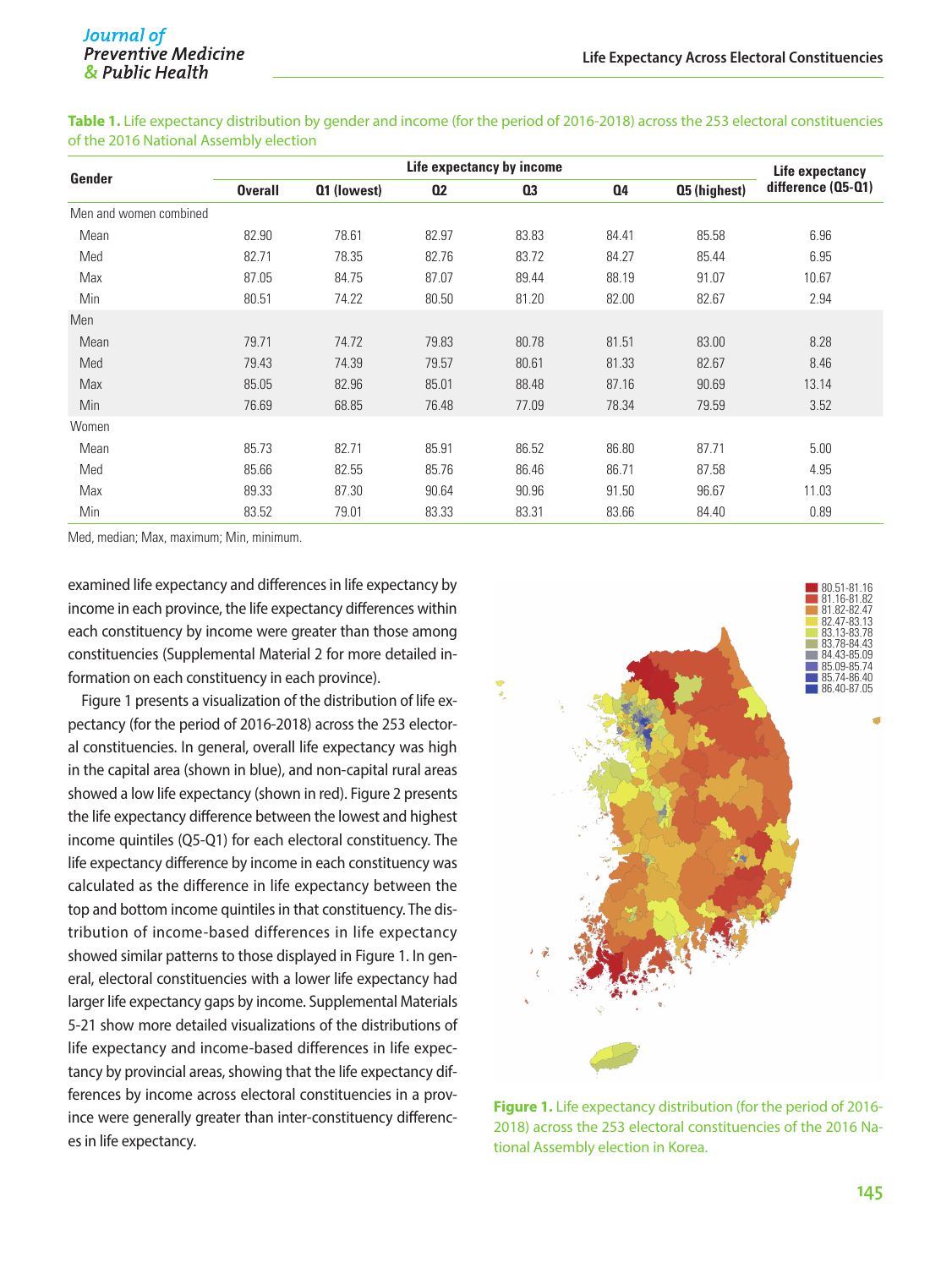#### Journal of **Preventive Medicine** & Public Health



**Figure 2.** Differences in life expectancy (for the period of 2016-2018) between the lowest and highest income quintiles (Q5-Q1) across the 253 electoral constituencies of the 2016 National Assembly election.

#### **DISCUSSION**

In this study, we presented life expectancy and life expectancy gaps by income for the period of 2016-2018 across the 253 electoral constituencies of the 20th National Assembly election held in 2016. At the time of data acquisition and analysis, the electoral constituencies for the 21th National Assembly election had not been finalized, but only a minor change in the electoral constituencies is expected for the 21th National Assembly election. The results of this study clearly show that differences in life expectancy between the lowest and highest income quintiles existed in every electoral constituency. Moreover, a wider variation was observed for income-based differences in life expectancy across constituencies compared to the differences in life expectancy across neighboring constituencies. These patterns were also observed at the provincial level. For example, the range (maximum minus minimum) of life expectancy was 4.22 years across 49 constituencies in the

Seoul metropolitan area, while the mean and median values for life expectancy differences between the top and bottom income quintiles among the 49 electoral constituencies in Seoul were 6.37 years and 6.24 years, respectively (Supplemental Material 2 for more detailed values). These results indicate that the disparities in income-based differences in life expectancy within electoral constituencies were generally larger than the disparities in life expectancy between electoral constituencies. Therefore, intra-constituency inequalities in health should be further highlighted in future policy-making processes, in addition to inter-constituency inequalities.

This study also showed that rural areas had a lower life expectancy and higher life expectancy gaps by income than capital and metropolitan areas. Rural areas have been persistently marginalized with the concentration of economic development in capital and metropolitan areas [12,13]. Rural areas are more likely to have insufficient health resources than urban areas [14] and tend to have older populations with a lower socioeconomic status [15]. Prior Korean studies on life expectancy across administrative districts in 2010-2015 showed similar results to those of this study, although the magnitude of the differences in life expectancy and life expectancy by income quintiles across administrative districts was about 1 year greater than the inequalities observed across electoral constituencies [1,2].

This is the first study in Korea to calculate life expectancy and life expectancy gaps by income at the electoral constituency level. National Assembly members can improve population health and reduce health inequalities through legislative activities. Considering the major health inequalities in Korea, legislative actions should be proactively taken to reduce regional disparities in life expectancy and income inequalities in life expectancy within electoral constituencies. It is our hope that the findings of this study will be useful for lawmakers in developing legislation to reduce health inequalities. It should be noted that this study did not explore the association between voting patterns and health status; however, studies from the United Kingdom have reported on the association between voting patterns and mortality in the context of British general elections in the 1980s and 1990s [16-18]. In the United Kingdom, a negative association between voting for the Conservative Party and mortality and a positive association between abstention and mortality were found. The relationships of health inequalities with the abstention rate or support for a particular political party remain a topic for further research.

In conclusion, this study provided evidence that pro-rich in-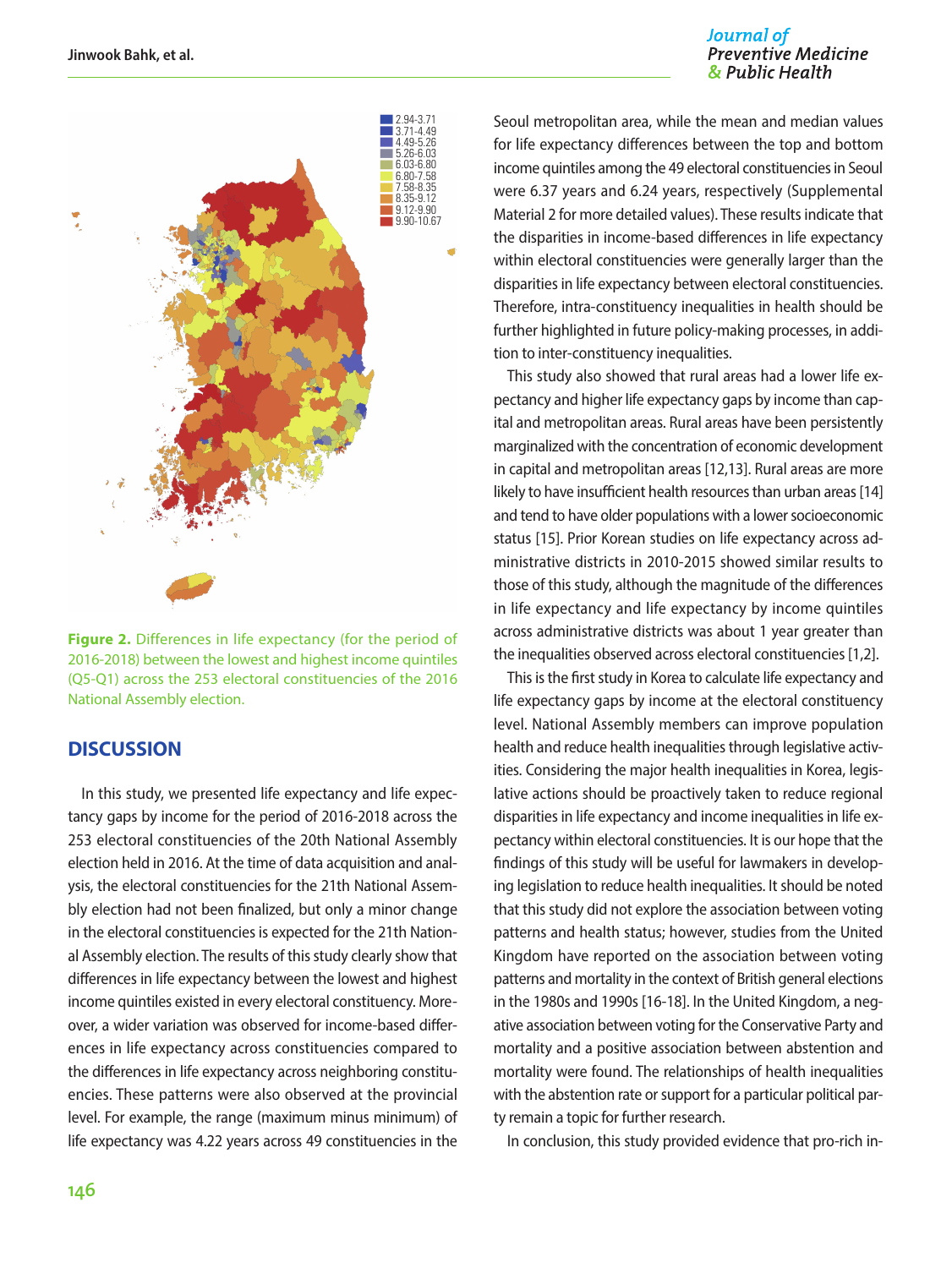#### Journal of **Preventive Medicine** & Public Health

equalities in life expectancy by income existed in every electoral constituency of the National Assembly in Korea. Both intraconstituency and inter-constituency socioeconomic inequalities in health should be highlighted in future policy-making in the National Assembly.

# **SUPPLEMENTAL MATERIALS**

Supplemental materials are available at [https://doi.org/10.](https://doi.org/10.3961/jpmph.20.050) [3961/jpmph.20.050.](https://doi.org/10.3961/jpmph.20.050)

Korean version is available at [https://doi.org/10.3961/jpmph.](https://doi.org/10.3961/jpmph.20.050) [20.050.](https://doi.org/10.3961/jpmph.20.050)

# **CONFLICT OF INTEREST**

The authors have no conflicts of interest associated with the material presented in this paper.

### **FUNDING**

This work was supported by a grant of the Korea Health Technology R&D Project through the Korea Health Industry Development Institute (KHIDI), funded by the Ministry of Health and Welfare, Republic of Korea (grant No.: HI18C0446), and a National Research Foundation of Korea (NRF) grant funded by the Korean government (MSIP; No. 2017R1C1B5017747).

# **ACKNOWLEDGEMENTS**

None.

# **AUTHOR CONTRIBUTIONS**

Conceptualization: YHK. Data curation: HYK. Formal analysis: JB. Funding acquisition: YHK. Methodology: YHK, JB. Project administration: YHK. Visualization: JB, HYK. Writing - original draft: YHK. Writing - review & editing: JB, HYK.

#### **ORCID**

Jinwook Bahk *https://orcid.org/0000-0002-7715-9955*  Hee-Yeon Kang *https://orcid.org/0000-0001-8530-8087* Young-Ho Khang *https://orcid.org/0000-0002-9585-8266*

# **REFERENCES**

- 1. Korean Society for Equity in Health. Health gap profiles at the national, provincial, district levels [cited 2020 Jan 28]. Available from: [https://drive.google.com/open?id](https://drive.google.com/open%3Fid%3D1Czdweu2_Db5QsKJOiqSGo1BJp2ody0nI)=1Czdweu2\_Db5QsK-[JOiqSGo1BJp2ody0nI](https://drive.google.com/open%3Fid%3D1Czdweu2_Db5QsKJOiqSGo1BJp2ody0nI) (Korean).
- 2. Khang YH, Lim D, Bahk J, Kim I, Kang HY, Chang Y, et al. A publicly well-accepted measure versus an academically desirable measure of health inequality: cross-sectional comparison of the difference between income quintiles with the slope index of inequality. BMJ Open 2019;9(6):e028687.
- 3. Lim D, Bahk J, Ock M, Kim I, Kang HY, Kim YY, et al. Income-related inequality in quality-adjusted life expectancy in Korea at the national and district levels. Health Qual Life Outcomes 2020; 18(1):45.
- 4. Seong SC, Kim YY, Khang YH, Heon Park J, Kang HJ, Lee H, et al. Data resource profile: the National Health Information Database of the National Health Insurance Service in South Korea. Int J Epidemiol 2017;46(3):799-800.
- 5. Bahk J, Kim YY, Kang HY, Lee J, Kim I, Lee J, et al. Using the National Health Information Database of the National Health Insurance Service in Korea for monitoring mortality and life expectancy at national and local levels. J Korean Med Sci 2017; 32(11):1764-1770.
- 6. Khang YH, Bahk J, Lim D, Kang HY, Lim HK, Kim YY, et al. Trends in inequality in life expectancy at birth between 2004 and 2017 and projections for 2030 in Korea: multiyear cross-sectional differences by income from National Health Insurance data. BMJ Open 2019;9(7):e030683.
- 7. Jung-Choi K, Khang YH, Cho HJ. Socioeconomic differentials in cause-specific mortality among 1.4 million South Korean public servants and their dependents. J Epidemiol Community Health 2011;65(7):632-638.
- 8. Khang YH, Bahk J, Yi N, Yun SC. Age- and cause-specific contributions to income difference in life expectancy at birth: findings from nationally representative data on one million South Koreans. Eur J Public Health 2016;26(2):242-248.
- 9. Khang YH, Yang S, Cho HJ, Jung-Choi K, Yun SC. Decomposition of socio-economic differences in life expectancy at birth by age and cause of death among 4 million South Korean public servants and their dependents. Int J Epidemiol 2010;39(6): 1656-1666.
- 10. Preston SH, Heuveline P, Guillot M. Demography: measuring and modeling population processes. Malden: Blackwell Publishers; 2001, p. 42-63.